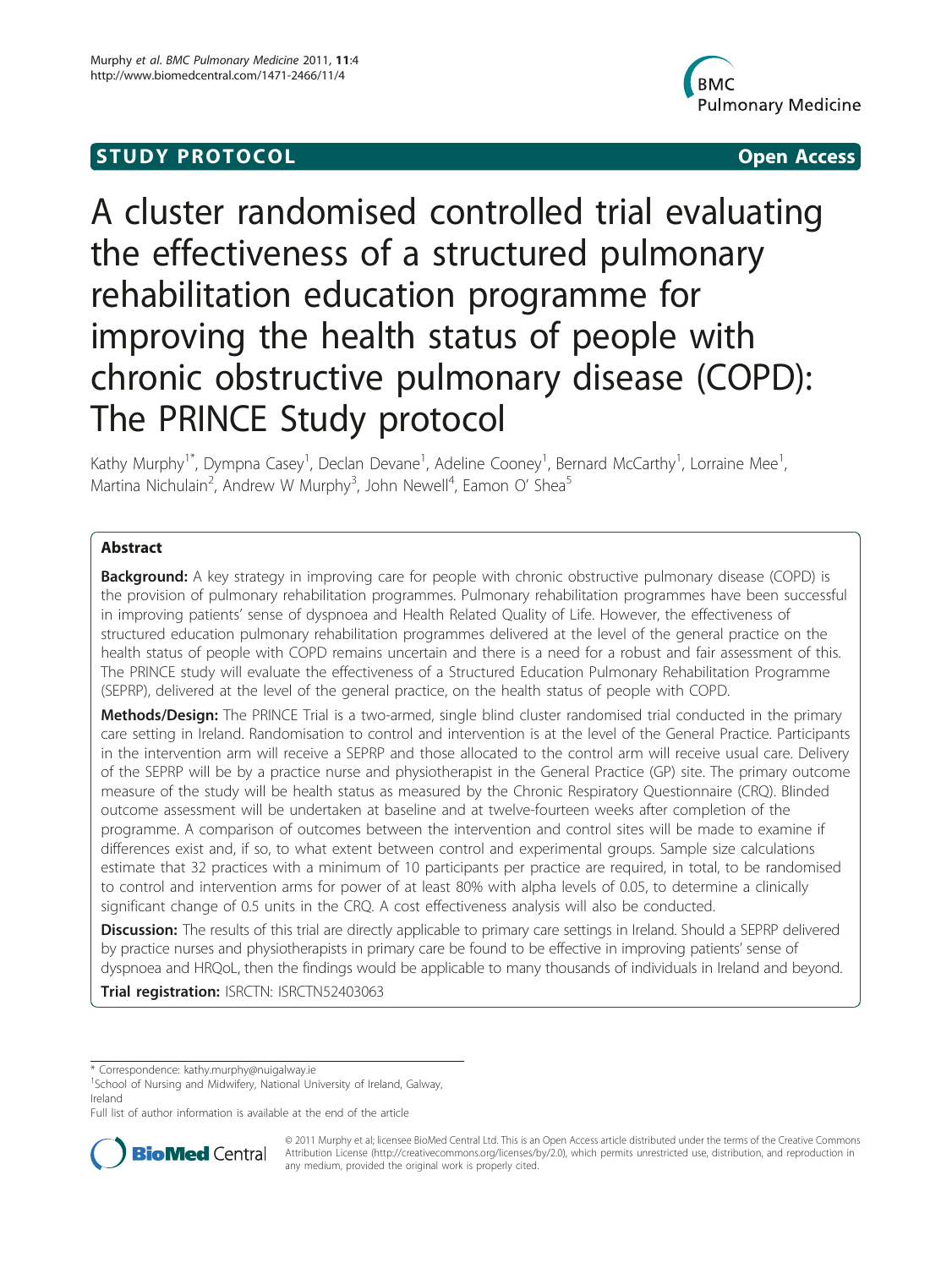#### Background

By 2030, COPD will rank seventh in the worldwide burden of disease [[1\]](#page-8-0) and will be the third most frequent cause of death [[2\]](#page-8-0). Few countries, however, have good population-based data on COPD and estimates of the prevalence of COPD differ widely, depending on the criteria that are used. Halbert et al. [[3](#page-8-0)] report prevalence rates of 0.23% to 18.3% in Europe and North America with typical rates of 4 to 10%. The Burden of Obstructive Lung Disease (BOLD) initiative found that the prevalence rates of stage II or higher COPD was 10.1% greater than that reported in previous studies suggesting that prevalence rates of COPD may be underestimated [[4\]](#page-8-0). There is little accurate data available on the prevalence of COPD in Ireland. A useful comparison may, however, be made with data from the United Kingdom where it is estimated that the rate of COPD in the population attending GPs ranges from 2% - 4%.

COPD is also the leading cause of workdays lost in the European Union [[5\]](#page-8-0). In Ireland, the Economic and Social Research Institute [\[6\]](#page-8-0) found that 20% of inpatient hospital bed days were due to COPD and in those aged over 65 years, COPD accounted for nearly a third of respiratory inpatient cases. This implies that if illness progression can be delayed and acute exacerbations of COPD prevented or reduced then significant alleviation of the economic and clinical burden could be achieved [\[7,8](#page-8-0)].

One of the key strategies in improving care for people with COPD is the provision of pulmonary rehabilitation (PR) programmes. PR programmes utilise a multidisciplinary approach and typically consist of a patient assessment, exercise training, education and psychosocial support [[9\]](#page-8-0). They have been successful in improving patients' sense of dyspnoea and Health Related Quality of Life (HRQoL) [[10-12\]](#page-8-0). PR programmes emphasise self-care and self-management. However, the extent to which these programmes meet the criteria for a structured education programmes [\[13](#page-8-0)] is unclear. Structured education programmes typically consist of a clear philosophy and a written, structured curriculum and include transparent quality assurance mechanisms. They are delivered by educators who have been trained to deliver the programme. Such programmes are more effective in promoting self-management in chronic conditions than unstructured education programmes [[13\]](#page-8-0).

PR programmes have been predominantly hospital or home based, although provision in the primary health care setting has been recommended [[14](#page-8-0)[,15\]](#page-9-0). To date, only one trial evaluating the effects of pulmonary rehabilitation on exercise tolerance and quality of life in people with COPD in the primary care setting has been identified [[16\]](#page-9-0). This study included participants with asthma ( $n = 23$ ) and COPD ( $n = 43$ ). The pulmonary rehabilitation programme was delivered by a physiotherapist and included exercise classes, breathing techniques and relaxation activities. Of the 99 participants randomised, 23 subsequently withdrew and their outcomes were unavailable for analysis. Of those remaining, outcome data on quality of life (QoL) as measured by the dyspnoea, fatigue, emotion and mastery components of the Chronic Respiratory Disease Questionnaire (CRDQ) are available for only 23 participants. This study concluded that pulmonary rehabilitation for patients with COPD or asthma delivered in local practices improves exercise tolerance and quality of life.

The effectiveness of structured education pulmonary rehabilitation programmes delivered at the level of the general practice on the health status of people with COPD remains uncertain and there is a need for a robust and fair assessment of this. The PRINCE study will provide this assessment and will also give people with COPD an opportunity to voice their experiences of living with COPD and their approach to selfmanagement.

Our proposed intervention, a structured education pulmonary rehabilitation programme, is delivered at the level of the general practice and is provided to a group of people with COPD rather than to individual patient participants. Therefore, the proposed trial is clustered at the GP practice level.

#### Aim

The primary aim of the PRINCE study is to evaluate the effectiveness of a structured education pulmonary rehabilitation programme (SEPRP), delivered at the level of the general practice, on the health status of people with COPD. The trial has four main objectives:

- 1. To develop a comprehensive SEPRP specifically orientated toward delivery by GP practice nurses to people with COPD in their local communities.
- 2. To evaluate the effectiveness of the SEPRP within the context of a cluster randomised trial.
- 3. To understand participants' perceptions and experiences of 'COPD', its impact on their lives and their approach to self-management.
- 4. To evaluate the cost effectiveness of the provision of a SEPRP for people with COPD.

#### Methods

#### **Design**

The PRINCE Trial is a two-group, single blind cluster randomised trial conducted in the primary care setting in Ireland. Randomisation to control and intervention is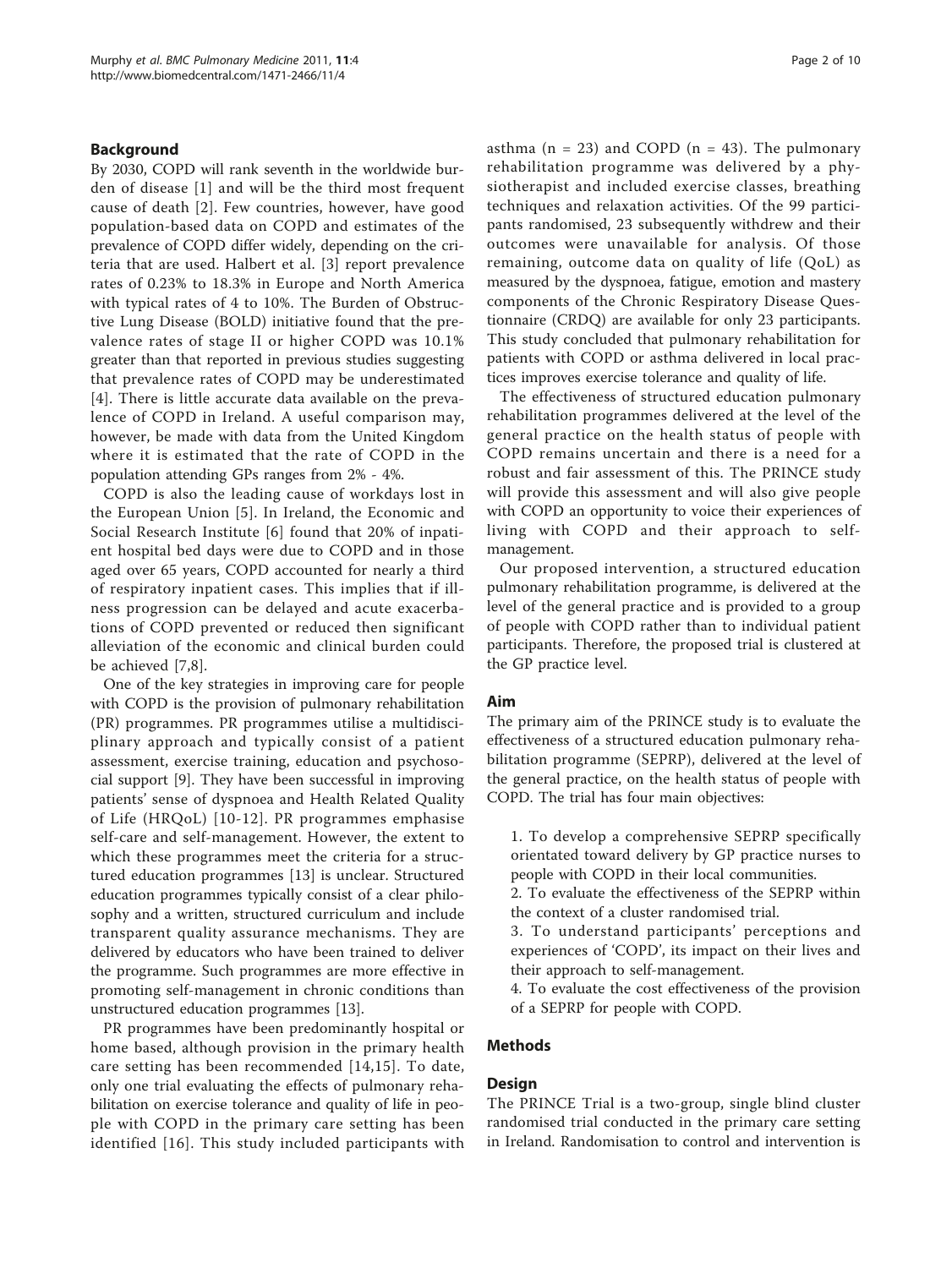at the level of the General Practice. Effective randomisation of a sufficiently large sample of participants to control and experimental groups ensures that there are no systematic differences between control and intervention groups in known (e.g. motivation) and unknown factors that may affect the outcome [\[17](#page-9-0)]. Participants allocated to the intervention group will receive a SEPRP and those allocated to the control group will receive usual care. Delivery of the PR programme will be by a practice nurse and physiotherapist in GP sites. Blinded outcome assessment will be undertaken at baseline and at twelvefourteen weeks after completion of the programme. A comparison of outcomes between intervention and control sites will be made to examine if differences exist and, if so, to what extent between control and experimental groups. Randomisation to the PRINCE study began in September, 2009 and outcome assessment is due to end in February 2011.

### Eligibility Criteria

#### Participants: GP practices (Clusters)

GP practices across the North Western, Western and Midland Health Service Executive (Ireland) regions who meet the following eligibility criteria are eligible to participate:

- 1. Supported by a practice nurse;
- 2. Practice supported by a computerised patient (medication recording) system;

3. Commitment on the part of the practice team to participate in the proposed study;

4. Have a patient population of more than 2500;

5. Participation by a minimum of 10 consenting patients meeting the eligibility criteria.

#### Participants: Patients

Primary health care in Ireland is relatively under resourced and is characterised by poor infrastructure and limited interdisciplinary teamwork [\[18\]](#page-9-0). General Practitioners tend to operate independently to other primary health care services leading to a fragmented service delivery. Hence, most primary health care settings in Ireland have not implemented a strategy to proactively diagnose COPD as a part of routine practice. For this reason, potential patient participants will have either an existing diagnosis or be suspected of having COPD. COPD will be suspected when patients are receiving drug treatment for respiratory conditions, have a history of tobacco use, a chronic cough, regular sputum production, frequent winter bronchitis, breathlessness or any combination of these. Presence of COPD will be confirmed at baseline assessment by spirometry.

Diagnosis is confirmed with a post Bronchial Dilator FEV1/FVC ratio of less than 70%\* unless BMI > 30 in which case FEV1/FVC ratio > 70% are acceptable provided other criteria are fully met and with a post bronchial dilator predicted value of FEV1  $\geq$  30% and  $\leq$  80% (after Global Initiative for Chronic Obstructive Lung Disease (GOLD) 2008 [[14\]](#page-8-0)). The decision to adjust the spirometry inclusion criteria for individuals with a BMI > 30 is based on research undertaken by Wannamethee et al [[19\]](#page-9-0) who demonstrated that BMI was positively associated with FEV1:FVC.

Patients must be able to converse in and read English as initial delivery of the SEPRP will only be available in English. Patients must also understand the study and give informed consent. Patients will not be excluded if they have previously attended pulmonary rehabilitation programmes and all patients will remain under the care of their GP and/or respiratory physician.

Patients will be excluded from the study if they possess any significant underlying co-morbidities or mental health problems (based on the recorded judgement of practice staff), which are likely to impair their capacity to successfully participate in or assimilate new information as part of the rehabilitation programme or which may pose a risk to their health. Further detail on patient eligibility assessment is provided in Table [1.](#page-3-0)

#### Interventions

#### Control Group (usual care)

The control group will receive 'usual care'. While the research team acknowledge the complexity and potential heterogeneity of 'usual care', substantial effort will be made to describe clearly the components of 'usual care' for COPD patients through information gathered from structured interviews with GPs, Practice Nurses, documentary analysis of participants health records and through interviews with participants. Practice nurses in the control group will be offered the SEPRP following the completion of post-programme data collection.

#### Experimental Intervention

The experimental group will receive the SEPRP, which focuses on improving the self-management skills of persons with COPD. Structured education programmes are defined as planned programmes that are: "...comprehensive in scope, flexible in content, responsive to an individual's clinical and psychological needs and adaptable to his or her educational and cultural background" [[13](#page-8-0)] (pg 27).

Across the literature it is clear that structured education should aim to: empower, inform and support self- management skills. The Department of Health [[20](#page-9-0)] suggests that the aim of education is to improve knowledge and skills, enabling the person to take control of their own condition and to integrate self-management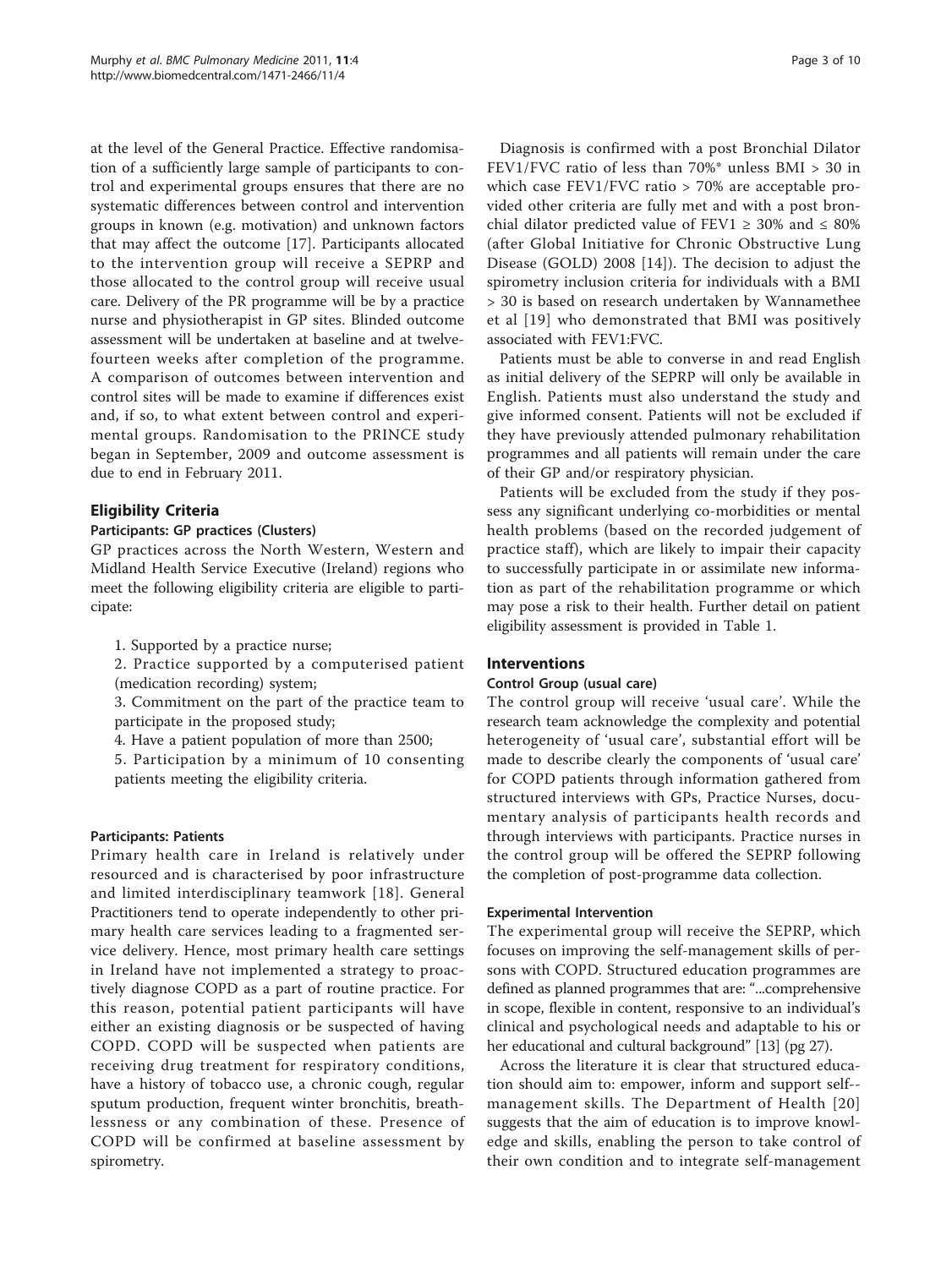#### <span id="page-3-0"></span>Table 1 Patient exclusion criteria

| History of                                                                     | Currently:                                                                              |  |
|--------------------------------------------------------------------------------|-----------------------------------------------------------------------------------------|--|
| • Unstable cardiovascular disease                                              |                                                                                         |  |
| o unstable angina                                                              | Suspected or on treatment of<br>relevant and/or current infectious<br>disease (e.g. TB) |  |
| o unstable aortic valve disease                                                | $\cdot$ In the 3 <sup>rd</sup> Semester of Pregnancy                                    |  |
| o unstable pulmonary<br>hypertension                                           | • Haemoptysis of unknown origin                                                         |  |
| • Pneumothorax                                                                 |                                                                                         |  |
| • Thoracic or Cerebral Aneurysms                                               | Having had within:                                                                      |  |
| • Musculoskeletal or neurological<br>disorders that prevent gentle<br>exercise | 1 Month:                                                                                |  |
| • Severe cognitive impairment                                                  | • Myocardial infarction <sup>3</sup>                                                    |  |
| • Severe psychotic disturbance                                                 | • Eye Surgery                                                                           |  |
| • Detached Retina                                                              | 3 Months                                                                                |  |
| • Relative contraindications include                                           | • Abdominal or thoracic surgery                                                         |  |
| o a'resting heart rate of more<br>than $1203$                                  |                                                                                         |  |
| o a'systolic blood pressure of<br>more than 180 mm Hq                          |                                                                                         |  |
| o a'diastolic blood pressure of<br>more than 100 mm Hq                         |                                                                                         |  |

into their daily lives. They suggest that a supported selfcare service model is most appropriate to chronic disease management. NICE [[13](#page-8-0)] identify five key criteria for high quality structured education programmes (i) programmes should have a structured written curriculum (ii) a patient centred philosophy (iii) be delivered by trained educators (iv) be quality assured and (v) audited. The SEPRP was developed in accordance with these key criteria and in consultation with people with COPD, experts in pulmonary rehabilitation, general practitioners and practice nurses. The SEPRP was also informed by a detailed analysis of the literature in relation to pulmonary rehabilitation programmes.

The programme has been reviewed and validated by educational experts who were asked to focus on adult learning and empowerment and experts in pulmonary rehabilitation and COPD who were asked to focus on the appropriateness and comprehensiveness of content. The SEPRP has a course philosophy, a detailed curriculum, course materials and a training programme for all educators. It is founded on the principles of empowerment, self-efficacy and behavioural change theory and its development was guided by the Stages of Change/ Transtheoretical Model of Behaviour Change [[21\]](#page-9-0). Central to the programme is empowering people with COPD to manage their care well; consequently the programme delivery adopts a patient-centred approach with a focus on priority setting and problem solving. It consists of an eight-week programme with a two-hour session each week (16 hours total duration) delivered jointly by a practice nurse and physiotherapist. An overview of programme content is presented in Table 2.

Support following the intervention is thought to be highly significant in adherence to the programme principles [\[22\]](#page-9-0). For this reason, practice nurses will provide ongoing advice and support to participants as required throughout the intervention. In addition, participants in the intervention will also be followed-up formally at 4 weeks and at 12-14 weeks after completion of the SEPRP.

The 4-week follow up is by telephone and aims to provide positive reinforcement to those adhering to the programme, identify any barriers preventing participants from adhering to the programme and discuss strategies to overcome these. At the 12-14 weeks follow up, participants will be asked to attend a 1-hour group session. This session will be delivered by the practice nurse. It builds on the eight-week structured education programme and aims to further empower inform and support persons with COPD to continue self-managing their COPD. Similar to the eight-week structured education programme, this follow up programme is underpinned by the principles of adult learning, an empowerment philosophy and the transtheoretical model of change. The focus of this programme is to facilitate clients to self evaluate their progress, appraise their achievements, problem solve and plan for the future.

It should be noted that we are not seeking to evaluate individual components of SEPRP but rather the entire programme. If there is a beneficial effect in outcomes for participants in the intervention arm we will be able to conclude that SEPRP is effective but will not be able

#### Table 2 Content of SEPRP

| Week   | Content                                         | <b>Educator</b> |
|--------|-------------------------------------------------|-----------------|
| Week 1 | Setting the scene                               | Practice Nurse  |
|        | Introduction to exercise                        | Physiotherapist |
| Week 2 | Managing medications                            | Practice Nurse  |
|        | Exercise programme                              | Physiotherapist |
| Week 3 | Exercise programme                              | Physiotherapist |
|        | Exercise programme                              | Physiotherapist |
| Week 4 | Managing breathlessness                         | Practice Nurse  |
|        | Exercise programme                              | Physiotherapist |
| Week 5 | Knowing and managing your<br>symptoms           | Practice Nurse  |
|        | Exercise programme                              | Physiotherapist |
| Week 6 | Recognising and managing acute<br>exacerbations | Practice Nurse  |
|        | Exercise programme                              | Physiotherapist |
| Week 7 | Exercise programme                              | Physiotherapist |
|        | Managing stress and anxiety                     | Practice Nurse  |
| Week 8 | Exercise programme                              | Physiotherapist |
|        | Where to now?                                   | Practice Nurse  |
|        |                                                 |                 |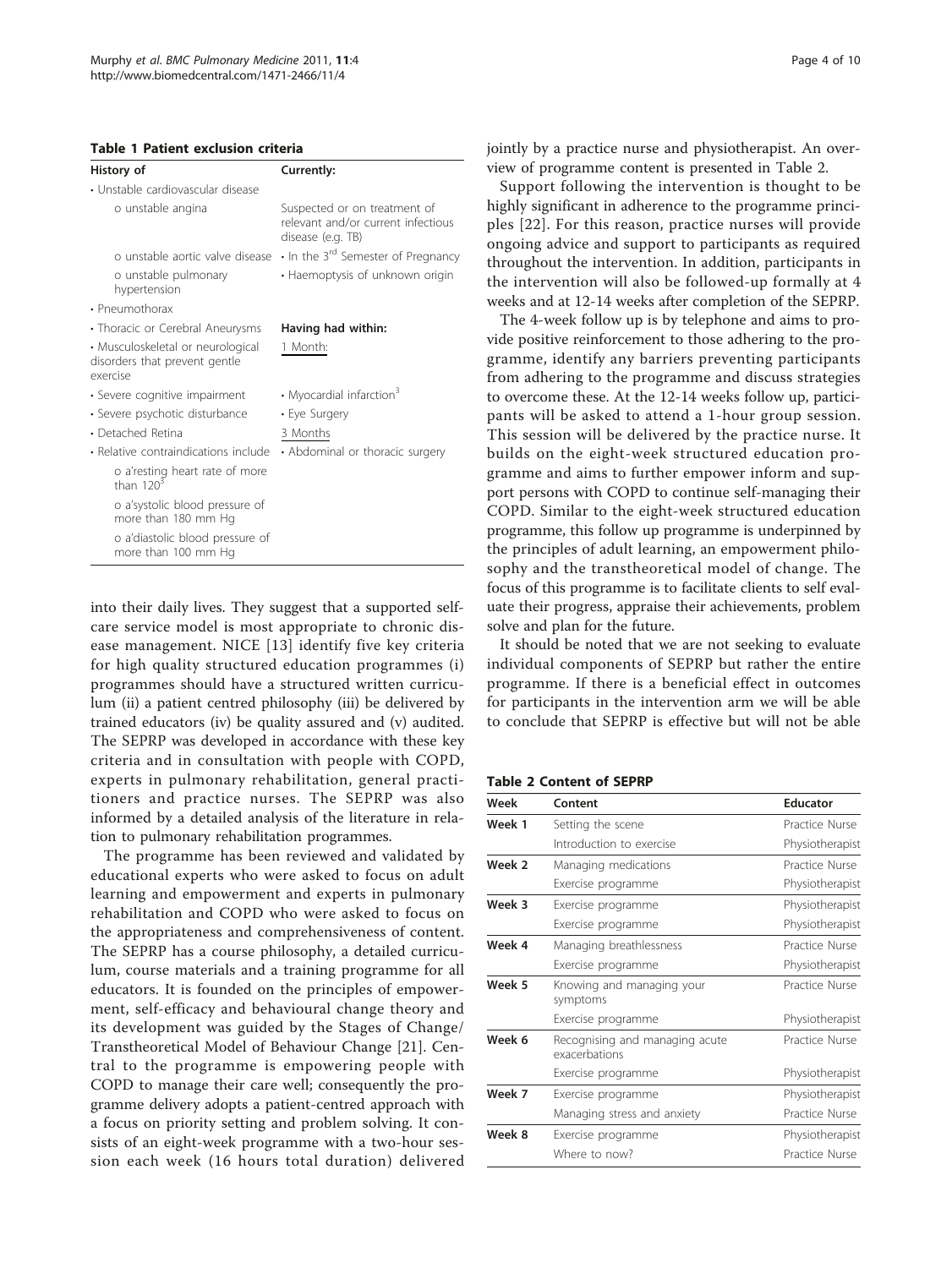to conclude what specific components of SEPRP contributed most to such effectiveness.

Practice Nurses will attend a three day Practice Nurse Preparation Programme (PNPP) to prepare them to deliver the SEPRP.

The programme has four main components: (1) understanding the philosophy of the SEPRP, (2) principles of adult learning and effective management of small groups, (3) an introduction to programme materials and approaches to its implementation and (4) assessment of competence in delivery. Sessions are interactive and geared towards meeting participants' learning goals and needs. This programme was reviewed and validated by outside experts and was also piloted. The PNPP will be delivered in two stages. The initial two-days will focus on preparing practice nurses to deliver the SEPRP and on building confidence (Components 1, 2, 3). On the third day, held a week later, participants will role play delivering to their peers an assigned element of the structured education programme (Component 4). The research team will observe these presentations and feedbacks to each participant on their performance including their adherence to lesson plans and activities within the SEPRP curriculum. Providing participants with an opportunity to present a segment of the SEPRP will increase their confidence and skills for delivering the SEPRP. To ensure standardisation of programme content and delivery, members of the research team will deliver all PNPP training programmes. Practice nurses will be audited when delivering the SEPRP programmes in weeks 4 or 5 to ensure adherence to programme principles and content. An action plan will be developed and followed up as required.

Physiotherapist Preparation Programme Physiotherapists will attend a one-day Physiotherapist Preparation Programme (PPP) focused on preparing physiotherapists to deliver the structured education programme. Programme content aims to prepare participants to: (1) understand the philosophy of the SEPRP, (2) understand and apply the principles of adult learning and effective management of small groups, (3) understand programme materials and approaches to its implementation and (4) deliver the exercise component of the programme as planned. Sessions will be interactive and geared towards meeting participants' learning goals and needs. There are 10 exercise stations each of 3 minutes duration focused on building exercise capacity, and tailored to each participant's individual needs. These exercises will also be repeated at home and recorded by participants in a home exercise diary.

Again to ensure standardisation of programme content and delivery, members of the research team will deliver all PPP programmes. Physiotherapists will also be audited in their facilitation of the SEPRP programmes in weeks 4 or 5 to ensure adherence to programme principles and content. Similar to the PNPP, an action plan will be developed and followed up if required.

All educators (practice nurses and physiotherapists) will be supported in the delivery of the programme over the eight weeks by having recourse to members of the research team for purposes of clarification on training materials and in identifying sources of information in response to specific patient queries.

#### Outcome measures

Outcome measures will be collected from participants in both intervention and control groups at baseline (following consent, prior to randomisation and group allocation) and at 12-14 weeks post completion of the 8-week programme or at an equivalent time for the control group. We acknowledge that a longer follow-up period would be desirable but funding does not permit follow-up beyond this.

Each participating practice will be assigned a Research Assistant responsible for outcome assessment on all participating patients within that practice. To enhance the quality of measurements, all Research Assistants will undergo a one-day Research Assistant Preparation Programme consisting of:

- i) Training on the procedures and protocols surrounding the delivery, assessment and recording of all outcome measurements;
- ii) Discussion on adverse events and their management;
- iii) Simulated completion of all data collection instruments and forms;
- iv) Basic Life Support training (for those requiring certification);

#### Primary

The primary outcome measure of the study will be health status as measured by the Chronic Respiratory Questionnaire (CRQ) [\[23\]](#page-9-0). This instrument was developed following interviews with people who had COPD [[23\]](#page-9-0). The questionnaire has four domains: dyspnoea, fatigue, emotional function and mastery.

The validity and reliability of this tool was first investigated by Wijkstra et al. [[24](#page-9-0)] who concluded that the CRQ was a valid and reliable tool. This conclusion was also confirmed by Curtis and Patrick [\[25\]](#page-9-0) who found that the CRQ was reliable, valid and responsive to change. In addition, they claim that the CRQ is more sensitive to change than other generic health status instruments.

#### **Secondary**

1. Incremental Shuttle Walking Test;

2. Self-Efficacy for Managing Chronic Disease 6-Item Scale [[26](#page-9-0)];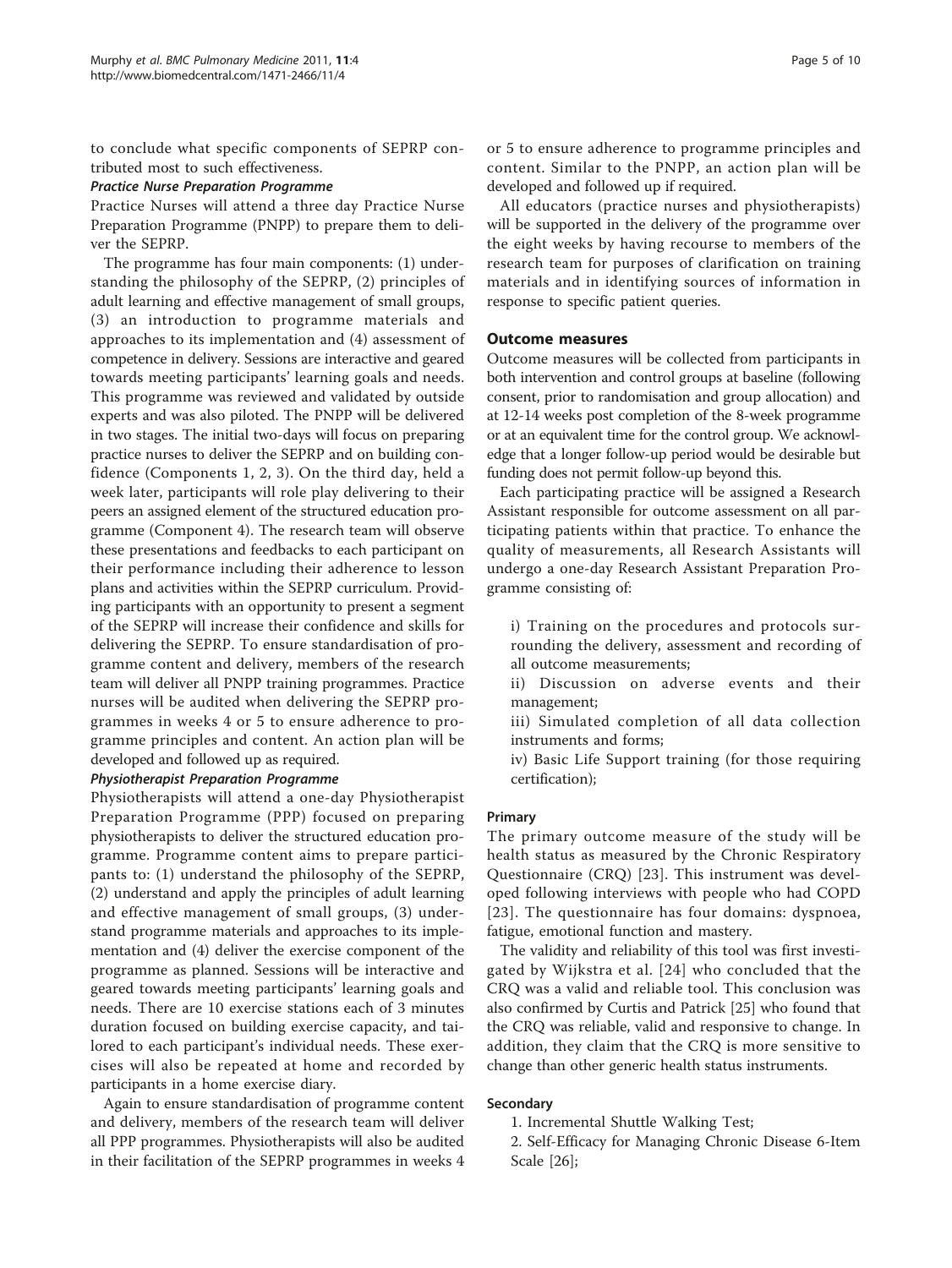- 3. Economic analysis specific:
	- a) EuroQol EQ-5D [\[27](#page-9-0)];

b) Utilisation of health care Service Utilisation of health care Service. For variables, i to v, we are dependent on practice notes for their determination. Based on our previous experience [\[28,29](#page-9-0)] we consider these to be reliable and valid:

- i) Hospital admissions/length of stay;
- ii) Attendance at the emergency department;
- iii) Outpatient attendances;
- iv) Attendance at/by GP;
- v) Attendance at/by Practice Nurse;
- vi) Attendance at/by Public Health Nurse;
- vii) Attendance at/by Physiotherapy;
- viii) Attendance at/by Social Worker;
- ix) Attendance at/by Dietician;
- x) Outpatient attendances;
- xi) Attendance at/by consultant;
- xii) Utilisation of Home help;

#### Demographic variables

Data will be collected from each patient participant on current medication use, smoking history, education level, marital and employment status, level of social engagement and level of support with activities of daily living.

#### Sample Size Estimation

We used methods for standard sample size estimates for trials that randomised at the level of the individual [\[30](#page-9-0)] adjusting for clustering by inflating sample size estimates by the design effect given by  $1 + (\overline{n} - 1)\rho$ , where  $\overline{n}$  is the average cluster size, and  $\rho$  is the estimated intraclass correlation coefficient (ICC) [\[31](#page-9-0)]. Sample size estimates are based on the primary outcome of health status as measured by the CRQ [\[23\]](#page-9-0), expressed as the mean rate difference between intervention and control groups.

Previous work suggests 0.5 as the minimal clinically important mean difference for all four dimensions of the CRQ [[32\]](#page-9-0) and estimates of standard deviations of 1.145 (given as arithmetic mean of 0.88, 1.06, 1.24 and 1.40 for the Dyspnoea, Fatigue, Emotion and Mastery dimensions of the CRQ respectively) [[33](#page-9-0)]. Using these values and the upper value of 0.05 from a range of ICC values identified within studies involving the older person in primary care, [[34\]](#page-9-0) calculations indicate that 32 practices with a minimum of 10 participants per practice are required, in total, to be randomised to control and intervention arms for power of at least 80% with alpha levels of 0.05. This allows for participant loss to follow-up of 20% plus a loss of 4 practices. ICC values lower than 0.05 would increase the power of the study.

#### Randomisation

#### Random allocation sequence generation

Randomisation is at the level of the general practice (cluster). The random allocation sequence will be generated using a computer generated random number list [[35](#page-9-0)]. To minimise the time delay between practices agreeing to participate and the commencement of the training programme for practice nurses and the implementation of the intervention for experimental clusters and patients therein, practices will be randomised in blocks of clusters when all patient participants in the block of clusters have been recruited. We propose to randomise clusters in four groups of clusters on a 1:1 ratio. This approach is recognised as a legitimate means of overcoming long delays between recruitment and implementation of the intervention in cluster trials [\[36](#page-9-0)].

#### Allocation concealment

Concealment of group allocation will be achieved by giving the responsibility for allocation sequence generation and group allocation to a researcher independent of the study and its investigators.

#### Implementation

The research team will provide the independent researcher with a list of the first group of participating practices that meet the eligibility criteria and consent to participate. The independent researcher will then (i) consecutively number all participating practices in this group (ii) generate the random allocation sequence as detailed (iii) assign practice to group allocation and (iv) notify the PRINCE Project Manager of the practice allocations. The same allocation procedure will be followed for subsequent groups.

#### Blinding

Patient participants within each participating practice will be recruited prior to random allocation of practices to control and intervention groups. Because of the nature of the intervention, it is not possible to blind participants (GP Practices or clients) to practice group allocation. Outcome assessment will be blinded to group allocation by (i) blinding Research Assistants responsible for outcome assessment to the group allocation of participating practices and patients with any exceptions recorded and (ii) having data analysis performed by researchers and statisticians blinded to group allocation by providing database of outcomes with groups identified numerically only.

#### Quantitative Analysis

The analysis will be based on the GP Practice with the patient as the unit of analysis whilst accounting for the intracluster correlation coefficient. Analyses will be by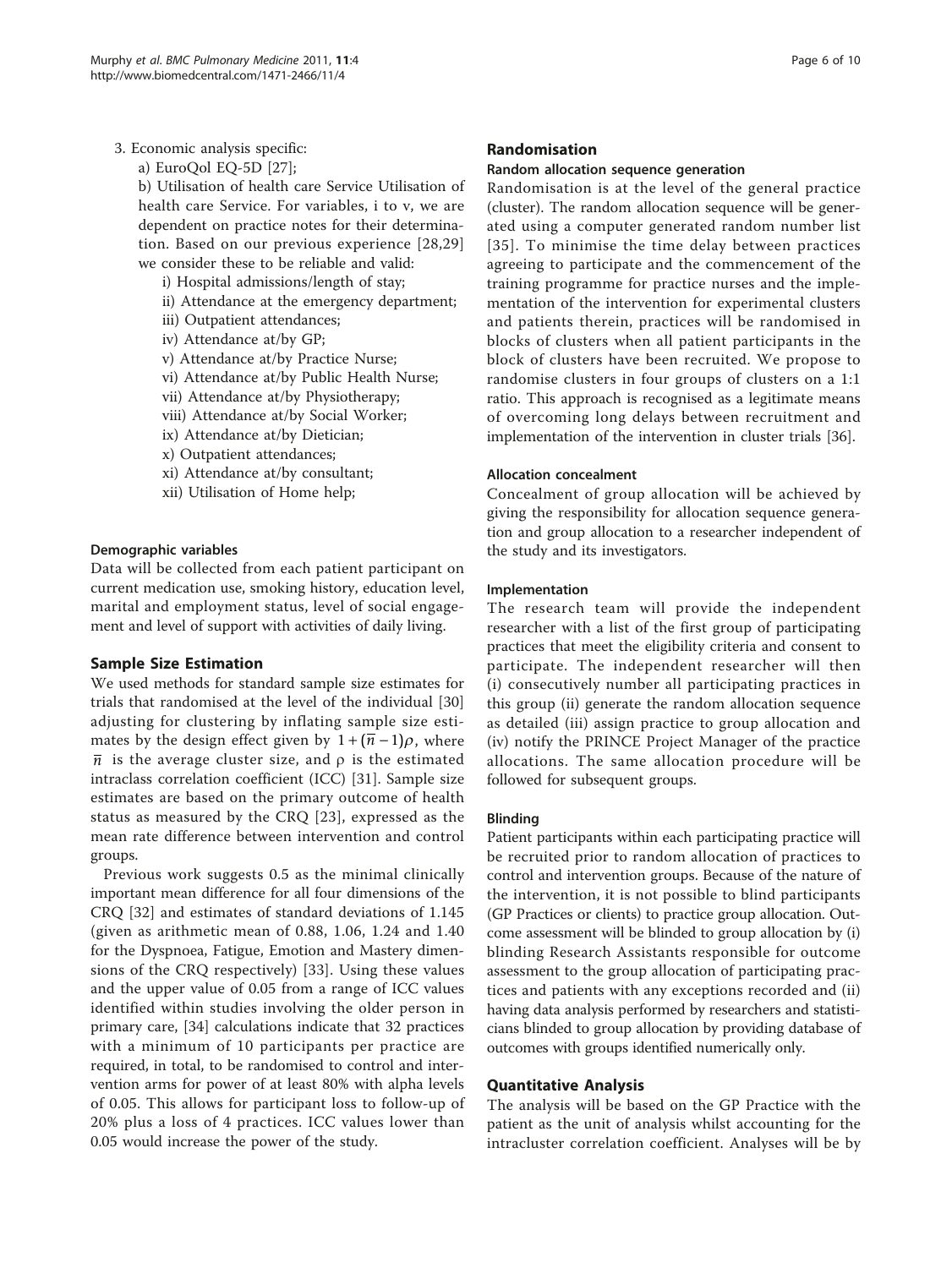intention to treat. Quantitative data will be analysed, in aggregate, using The Statistical Package for the Social Sciences (SPSS, v17) and R ([[37](#page-9-0)], 2.11). Data will be entered into SPSS, coded, cleaned and locked before any analyses are made. Only members of the research team who needed access to the database to fulfil their roles within the study were granted access to the database. Funders did not have access to the database at any time. Demographic characteristics of the practices and the participants within the practices will be described using percentages, measure of central tendency (means or medians) and measures of variation (standard deviations or ranges). Comparability of randomised groups by socioeconomic and other categorical baseline variables will be by the chi-square  $(X^2)$  test.

Whilst every effort will be made to exclude all confounders at the design phase of the study, this is not always possible. The analysis of data will therefore include the search for and control of nuisance variables for which adjustments had not been made. In particular, a mixed effects model will be used to model the longitudinal change in the mean scores for each of the four dimensions of the CRQ primary response while adjusting for explanatory variables and baseline CRQ as needed and incorporating random effects to model the homogeneity within cluster and the correlation within patient across time. The Akaike information criterion (AIC), for linear mixed-effects models in the analysis of clustered data, will be used to decide between candidate models [[38](#page-9-0)]. The significance level will be set at  $\alpha$  = 0.05 for all analyses.

#### Rigour

#### Treatment fidelity

Threats to treatment fidelity will be minimised by providing the SEPRP, PNPP and PPP programmes within the context of comprehensive, structured curriculum documents and through delivery of training by members of the research team. Each programme will be audited in week 4 or 5 to assess adherence to programme principles. An action plan will be implemented if there are any concerns regarding adherence to programme content and principles. Providing PNPP participants with structured feedback (Component 4 above) will also enhance treatment fidelity.

#### Data Integrity

Data integrity will be enhanced by having data collection performed by a small number of trained research assistants and by adherence to assessment protocols.

Errors will be logged and remedial strategies implemented as required. The central study processes (e.g. eligibility assessment, outcome assessment etc.) will be kept under review to add to the rigour of the study.

Single data entry into SPSS will be performed with visual verification of a sample of records from the data set created from the single entry using a continuous sampling plan (CSP-1) (after [\[39\]](#page-9-0)). A CSP-1 gives the number of successive records with no data entry errors that must be inspected  $i$  before a random sample fraction f of records will begin. Whenever an error is found, the error is corrected and the successive record checking using i is repeated.

#### Adverse events

All adverse events that occur after informed consent will be recorded on an Adverse Event Recording Form (AERF) and reported to the patients General Practitioner within the respective practice and to the principal investigators. The PRINCE team have provisionally defined an adverse event as 'Any acute alteration in the patient's physiological condition'. A protocol for dealing with adverse episodes has been developed and is included as part of the training programme for the research assistance and practice nurses.

All research assistants will be trained in basic life support and will carry emergency resuscitation equipment to all patient assessments. Physiotherapists will also bring resuscitation equipment to each programme session.

#### Pilot study

A pilot study will be conducted with one GP practice. This pilot will be used to identify problems with the research design/processes; refine data collection and analysis; assess adequacy of data sources; examine selection and enrolment processes; and assess the participants' perspective on participating. We will not include data from the pilot period in the main analyses of the trial.

#### Embedded Qualitative Study

#### Introduction and design

To enhance the overall design of the study a qualitative strand was added. This approach is described as an "embedded design" [[40](#page-9-0)]. Embedded designs are used when the inclusion of qualitative data would be helpful in addressing secondary research questions within the larger quantitative study [\[40](#page-9-0)]. The overall aim of the embedded qualitative study is twofold: (1) to examine the process of the intervention and (2) to define usual care. The specific aims of this element of the study are to:

- understand participants perceptions of COPD and its impact on their day-to-day lives;
- determine the components of usual care for participants allocated to the control group;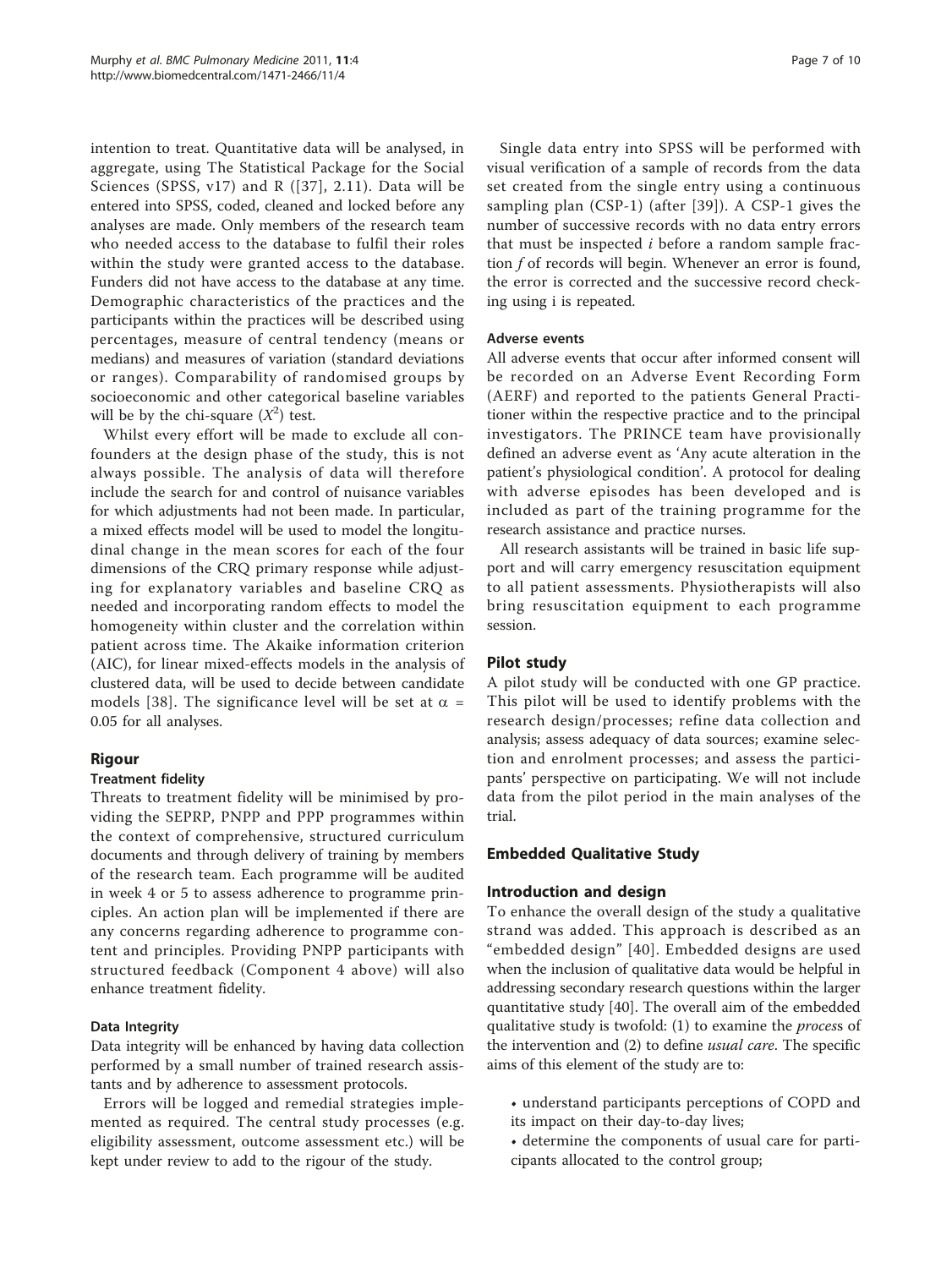• understand individuals approach to and experiences of managing COPD prior to the SEPRP;

- understand the impact that the SEPRP may have on participants' self-management skills;
- gain insights into the factors that govern adherence to programme principles.

#### Grounded Theory

A grounded theory methodology (after Corbin and Strauss [\[41\]](#page-9-0)), was chosen to guide the qualitative element of this study because of its focus on how people respond to and act towards the problems they encounter [[41](#page-9-0),[42\]](#page-9-0). Grounded theory aims to produce a theory to "fit" (i.e. has relevance) the situation, aid understanding and guide action and practice [[41\]](#page-9-0). These are important considerations when studying health related problems. Grounded theory 'discovers' theory through systematic data collection and analysis [[41](#page-9-0)].

#### Data collection Methods

In-depth, one-to-one interviews (guided by an interview guide) will be the primary method of data collection. Participants will be interviewed on three occasions (1) prior to the participating in the SEPRP programme (2) within 2-6 weeks of completing the SEPRP and (3) three months after completion of the programme. This longitudinal design will enable understanding of the reasons for participant's changes (or not maintaining change) in selfmanagement skills and their exercise regimes over time.

In addition, observational data (guided by an observation schedule) will be collected from one session of the SEPRP for each group from which the sample is drawn. This data will help set the interviews in context. In addition to providing contextual data, the literature suggests that the group experience (the synergistic effect of the group) may be an important factor in behaviour maintenance. Observational sessions will be of two hours duration i.e. observing a one-hour SEPRP delivered by the practice nurse (detailed in Table [2\)](#page-3-0) and one-hour delivered by the physiotherapist where participants complete an exercise circuit.

### Sampling in the intervention group

Twenty participants will be recruited from those allocated to the intervention group using purposive sampling initially and theoretical sampling later on (guided by data analysis) to ensure diversity of experiences. Theoretical sampling is the process of simultaneously collecting, coding and analysing data to generate theory [[41\]](#page-9-0). Grounded theorists do not seek representativeness of people or events but the representativeness of "concepts" [\[41](#page-9-0)]. Sampling decisions are driven by "... concepts that emerged from analysis and that appear to have relevance to the evolving theory" [[43](#page-9-0)]. To ensure

participant diversity in the initial purposive sample, the following inclusion criteria will be used:

- Severity of COPD people with moderate to severe COPD (as defined by the study protocol) will be included;
- GP practice size people attending GP Practices with (1) between 2,500 and 5,000 patients and (2) over 5,000 patients will be included;
- Gender both men and women will be included;
- Location of practice urban and rural practice settings will be included.

Purposive sampling will be superseded by theoretical sampling as the study progresses. Theoretical sampling may indicate the need to include more diverse participants and will evolve as the study progresses.

#### Sampling in the control group

Structured qualitative interviews will be conducted with ten patient participants and ten practice staff (either practice nurses or GPs) from the control group. These participants will be interviewed on one occasion only. This data will be used to define and describe usual care.

#### Sampling of staff delivering the SERPS

All practice nurses and physiotherapists who delivered the SEPRP will be interviewed. This interview will focus on their experience of delivering the SEPRP. This data will provide contextual information and insight into how staff delivered and their experience of delivering the SERPS.

#### Analysis

The constant comparative technique [[41](#page-9-0)] will be used to analyse data. Data from each group will be analysed individually (within group) and, in the case of participants who completed the SEPRPS i.e. completed three interviews (across group), to explore the impact of time on the impact of the SEPRPS. Data will be analysed in stages (e.g. all the interviews from a practice) reflective of recruitment phases. This approach enables data analysis to guide data collection and sampling decisions (theoretical sampling).

#### Economic Evaluation

The economic evaluation explores the cost effectiveness of the PRINCE intervention relative to usual care for patients with COPD in Ireland. This involves the identification, measurement and valuation of all relevant costs and benefits. The time horizon is equivalent to that of the follow up for the cluster randomised controlled trial. Retrospective data on resource use is collected at baseline and 22 weeks later at the end of the study. Although the time period is relatively short, the hypothesis is that there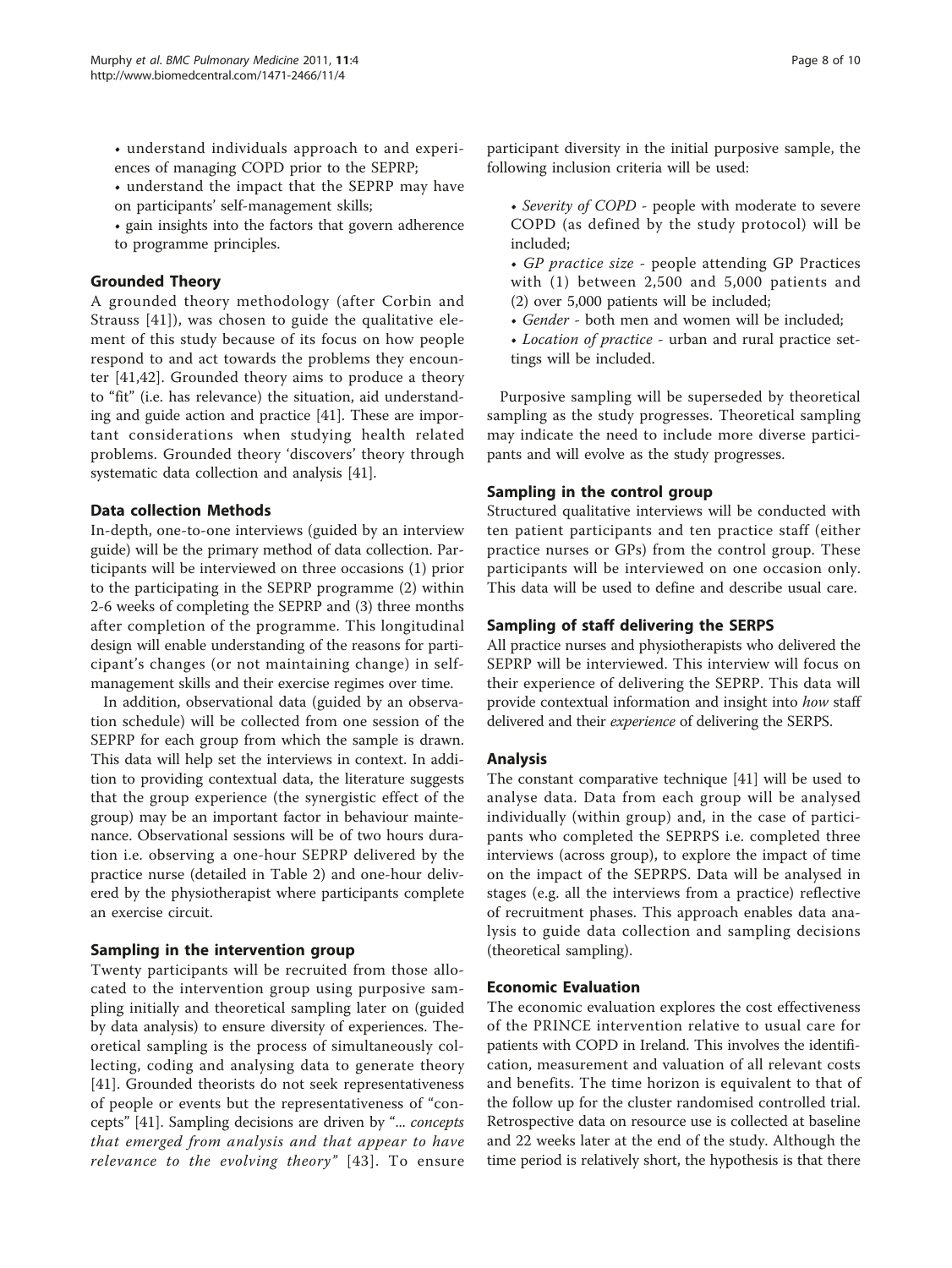<span id="page-8-0"></span>will be positive changes in resource use for the intervention group, most likely a reduction in the probability of being hospitalised, which will yield significant levels of savings [\[44\]](#page-9-0). Incremental cost effectiveness analysis is used, whereby we estimate the differences in mean cost and mean effectiveness across treatment arms, and relate the difference in mean cost to the difference in mean effectiveness. Uncertainty surrounding the incremental results is assessed using cost effectiveness acceptability curves, which will present the weight of evidence in favour of intervention relative to control.

With respect to costs, we consider both the healthcare resource requirements and the private patient expenses associated with each treatment group.

Specifically, we collect data on three areas of resource use alongside the trial: Intervention costs, which include all the resources required to organise and implement the Structured Pulmonary Rehabilitation Programme in clinical practice, Other healthcare services costs, which includes the use of all primary and secondary care over the course of the trial, including both community-based care and hospital care, patient out-of-pocket expenses, which includes the individual's own time input in the treatment process and associated travel expenses.

In terms of effectiveness, our outcome measure of choice is the Quality Adjusted Life Years (QALYs). The QALY is a composite measure of health gain which simultaneously incorporates the impact of treatment in terms of health related quality of life and life expectancy. Health related quality of life data, as measured by the Euroqol (EQ5D) questionnaire, is collected alongside the clinical trial and baseline and follow up values will be combined to estimate QALY gains for each individual, and for each treatment arm.

#### Ethical Considerations

Ethical approval has been granted by the Research Ethics Committee of the National University of Ireland, Galway and the Irish College of General Practitioners (ICGP).

#### **Discussion**

The results of this trial will be directly applicable to primary care settings in Ireland. Should a structured education pulmonary rehabilitation programme delivered at the level of the GP practice be found to be effective in improving patients' sense of dyspnoea and HRQoL then the findings would be applicable to many thousands of individuals in Ireland and beyond.

#### Acknowledgements

This research is supported by the Health Research Board, Ireland and by a Pfizer Unconditional Educational Grant, which provided nursing, and support services and the temporary loan of two spirometers for the study.

The authors would like to acknowledge the PRINCE Project Manager, Ms. Collette Kirwan, Ms Joan Kavanagh Recruitment Manager and the Research Assistants to the project. Most especially, we would like to thank the people with COPD who chose to join this study, the Practice Nurses and Physiotherapists for enthusiastically taking on the role of providing the SEPRP and the General Practitioners for supporting the study. Finally, we would like to acknowledge the assistance and advice provided by the members of the Steering and Advisory Groups for their continued support and guidance.

#### Author details

<sup>1</sup>School of Nursing and Midwifery, National University of Ireland, Galway Ireland. <sup>2</sup>Clinical Research Facility, National University of Ireland, Galway, Ireland. <sup>3</sup>Department of General Practice, National University of Ireland, Galway, Ireland. <sup>4</sup>HRB Clinical Research Facility and School of Mathematics, Statistics and Applied Mathematics, National University of Ireland, Galway, Ireland. <sup>5</sup> Head of the Economics Department, National University of Ireland Galway, Ireland.

#### Authors' contributions

KM, DC, AC, BMC, LM, DD, MN, AM and JN designed the trial protocol and secured funding for the PRINCE Trial. DD, KM and DC drafted the manuscript and AC, BMC, EoS, LM, MN, AM and JN contributed to the manuscript. All authors read and approved the final manuscript.

#### Competing interests

The authors declare that they have no competing interests.

#### Received: 13 October 2010 Accepted: 18 January 2011 Published: 18 January 2011

#### References

- 1. Mathers CD, Loncar D: [Projections of global mortality and burden of](http://www.ncbi.nlm.nih.gov/pubmed/17132052?dopt=Abstract) [disease from 2002 to 2030.](http://www.ncbi.nlm.nih.gov/pubmed/17132052?dopt=Abstract) PLoS Med 2006, 3:e442.
- 2. World Health Organisation: The Global Burden of disease: 2004 update. 2008.
- Halbert RJ, Isonaka S, George D, Iqbal A: [Interpreting COPD prevalence](http://www.ncbi.nlm.nih.gov/pubmed/12740290?dopt=Abstract) [estimates: what is the true burden of disease?](http://www.ncbi.nlm.nih.gov/pubmed/12740290?dopt=Abstract) Chest 2003, 123:1684-1692.
- 4. Buist AS, McBurnie MA, Vollmer WM, Gillespie S, Burney P, Mannino DM, Menezes AM, Sullivan SD, Lee TA, Weiss KB, et al: [International variation in](http://www.ncbi.nlm.nih.gov/pubmed/17765523?dopt=Abstract) [the prevalence of COPD \(the BOLD Study\): a population-based](http://www.ncbi.nlm.nih.gov/pubmed/17765523?dopt=Abstract) [prevalence study.](http://www.ncbi.nlm.nih.gov/pubmed/17765523?dopt=Abstract) Lancet 2007, 370:741-750.
- 5. Loddenkemper R, Gibson G, Sibille Y: European Lung White Book. The first comprehensive survey on respiratory health in Europe. European Respiratory Society Journals Ltd, UK 2003.
- 6. Economic and Social Research Institute (ERSI): Activity In Acute Public Hospitals in Ireland, 1990-1999. 2002.
- 7. Connor MC, O'Shea FD, O'Driscoll MF, Concannon D, McDonnell TJ: [Efficacy](http://www.ncbi.nlm.nih.gov/pubmed/11321172?dopt=Abstract) [of pulmonary rehabilitation in an Irish population.](http://www.ncbi.nlm.nih.gov/pubmed/11321172?dopt=Abstract) Ir Med J 2001, 94:46-48.
- 8. Wouters EFM: Economic analysis of the confronting COPD survey: an overview of results. Respir Medicine 2002, , Suppl. C: S3-S14.
- 9. Nici L, Donner C, Wouters E, Zuwallack R, Ambrosino N, Bourbeau J, Carone M, Celli B, Englen M, Fahy B, et al: [American Thoraic Society/](http://www.ncbi.nlm.nih.gov/pubmed/16760357?dopt=Abstract) [European Respiratory Society statement on pulmonary rehabilitation.](http://www.ncbi.nlm.nih.gov/pubmed/16760357?dopt=Abstract) AM J Respir Crit Care Med 2006, 173:1390-1413.
- 10. Troosters T, Casaburi R, Gosselink R, Decramer M: [Pulmonary rehabilitation](http://www.ncbi.nlm.nih.gov/pubmed/15778487?dopt=Abstract) [in chronic obstructive pulmonary disease.](http://www.ncbi.nlm.nih.gov/pubmed/15778487?dopt=Abstract) AM J Respir Crit Care Med 2005, 172:19-38.
- 11. Lacasse Y, Goldstein R, Lasserson TJ, Martin S: [Pulmonary rehabilitation for](http://www.ncbi.nlm.nih.gov/pubmed/17054186?dopt=Abstract) [chronic obstructive pulmonary disease.](http://www.ncbi.nlm.nih.gov/pubmed/17054186?dopt=Abstract) Cochrane Database Syst Rev 2006, CD003793.
- 12. Effing T, Monninkhof EM, van der Valk PD, van der Palen J, van Herwaarden CL, Partidge MR, Walters EH, Zielhuis GA: [Self-management](http://www.ncbi.nlm.nih.gov/pubmed/17943778?dopt=Abstract) [education for patients with chronic obstructive pulmonary disease.](http://www.ncbi.nlm.nih.gov/pubmed/17943778?dopt=Abstract) Cochrane Database Syst Rev 2007, CD002990.
- 13. National Institute for the Health and Clinical Excellence NICE: Guidance on the use of patient-education models for diabetes 2003.
- 14. Global Initiative for Chronic Obstructive Lung Disease: Global Strategy for Diagnosis, Management and Prevention of COPD: Update 2008. Global Initiative for Chronic Obstructive Lung Disease 2008.